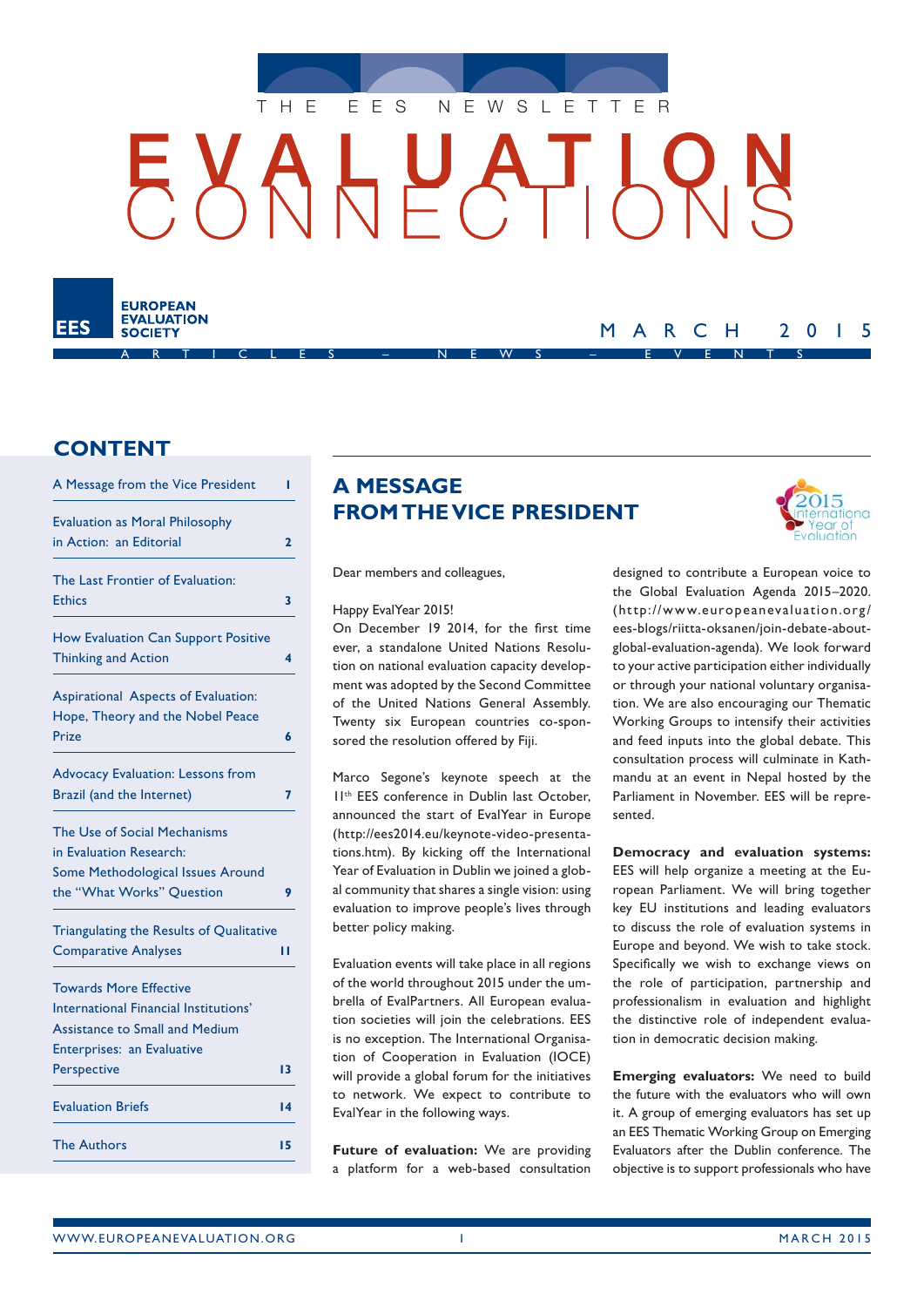## **EXALPATLQN**

recently entered the evaluation field. In search of new solutions the next generation of evaluators is contributing ideas and it has begun to inject energy in new kinds of activities.

**Professionalization:** We evaluate in an increasingly complex and demanding environment. This puts increasingly high requirements on the quality of evaluations and evaluation professionals. The EES laid the foundations for piloting a Voluntary Evaluator Peer Review (VEPR) in a seminar in 2014 and at the EES Dublin conference in 2014. We invite volunteers to get this initiative move forward.

All this and many other activities around Europe will take place in a festive mood. We should, however, wait to congratulate ourselves until we succeed in using the momentum of EvalYear to promote, expand and strengthen our discipline. I look forward to engaging with all of you to make this happen. Let's make sure that by working together we will be able to accumulate strong evidence that we have lived up to the promise of EvalYear 2015. I very much look forward to sharing our common achievements with the rest of the global evaluation community at the Nepal closing event!

Riitta Oksanen EES Vice President

## **EVALUATION AS MORAL PHILOSOPHY IN ACTION: AN EDITORIAL Robert Picciotto**

All seven articles in this issue of Connections take for granted that the function of evaluation is not only to inform but also to guide decision making towards the public interest. In the leading article of this edition Michael Scriven asserts that evaluators are duty bound to grapple with ethical dilemmas. Since assessment of value is what makes evaluation unique they cannot shirk the task of distinguishing right from wrong and they should do so without fear or favour: ethics is the last evaluation frontier.

Unfortunately the evaluation world today is dominated by fee dependent, utilization oriented, client controlled evaluations. In such contexts highlighting performance shortfalls requires extraordinary courage and dedication. Furthermore doing so may induce risk avoidance and inhibit positive action. Thus drawing on the psychology of individual learning Burt Perrin, Nicoletta Stame, Sanjeev Sridharan and David MacCoy argue that positive reinforcement and a bias for hope are often more effective than blame and criticism in achieving wholesome changes in behaviour.

On the other hand, Peter Dahler Larsen's subtle meditation about the Nobel Peace Prize process recognizes that social learning differs from individual learning. Public opinion matters in shaping policy and this is why the Nobel Committees do not shy from controversy. Indeed they deliberately strive to tip the balance of public debate towards progressive outcomes. Towards this end recognizing achievement is not enough. Awards are also driven by aspiration, a legitimate driver of the evaluation enterprise.

This suggests that the boundary between advocacy and evaluation is blurred. At their contested intersection advocacy organizations resort to evaluation to enhance the efficacy of their information campaigns. They recognize that the contest for "hearts and minds" takes place in complex, decentralized and diffuse networks of influence in which advocacy often faces sophisticated, dedicated opponents.

The complex methodological problems that result are probed in William Faulkner's article which illustrates with ingenuity how multi-step diagrams and sophisticated mapping software can help civil society organizations generate shrewd, adaptable and timely sequences of judiciously targeted messages designed to enhance the impact of advocacy campaigns.

In turn this special case illustrates a generic evaluation challenge which is aptly evoked by Eric Melloni, Flavia Pesce and Cristina Vasilescu in their article about the effectiveness of social mechanisms in diverse operating contexts. When is the past prologue? Why does an intervention that succeeds here fails miserably there? How can summative evaluation help identify useful formative recommendations? Shifting attention from 'did it work?' to 'why and how?' leads the three authors to propose empirical catalogues of case studies designed to link policy outcomes with salient characteristics of social processes, mechanisms and contexts.

Rick Davies' perceptive article is similarly concerned with the dynamics of social change. It highlights the potential and limitations of Qualitative Comparative Analysis (QCA). So as to better identify the multiple configurations of conditions that can generate an outcome of interest it proposes triangulation of QCA with decision tree algorithms and ethnographic methods.

In a nutshell, diverse meta-evaluation methods hold the potential of transforming case study findings into valid evidence for policy making. Demonstrating this proposition Elsa de Morais Sarmento and Fredrik Korfker's article shows that aggregation of project level evaluation findings can help design development assistance policies that achieve more with less.

In sum the seven articles included in this issue display diverse concepts, approaches and methods that help evaluators judge not only the outcomes of whatever is being evaluated, but also the working mechanisms that make the social world tick. They do so for the sake of knowledge to be sure – but also to better serve the welfare of society as a whole. It is in this pragmatic sense that evaluation is driven by values. In Ludwig Wittgenstein's words "ethics is the inquiry into what is valuable.". If so, evaluation is nothing less than moral philosophy in action.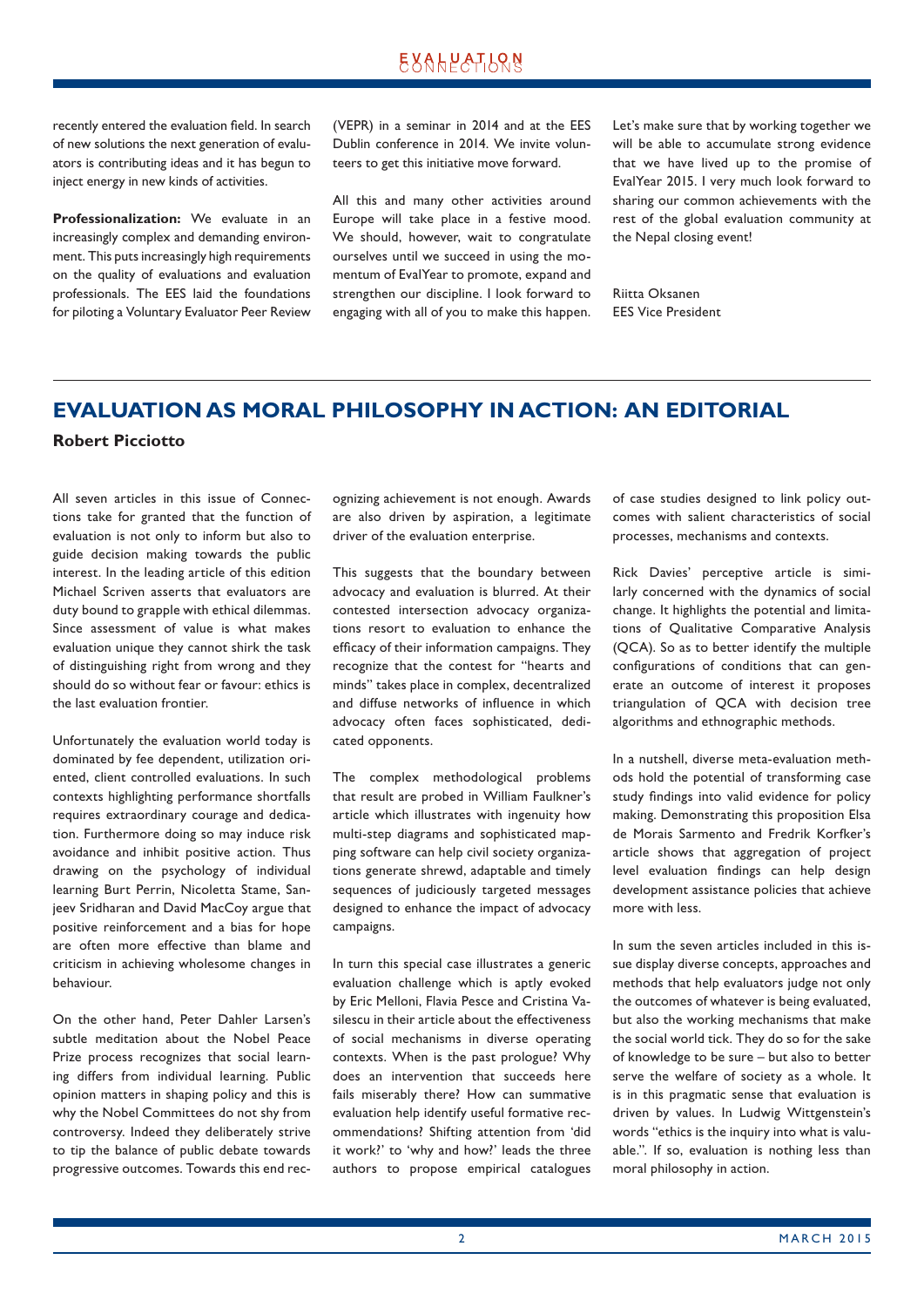# **THE LAST FRONTIER OF EVALUATION: ETHICS**

**Michael Scriven**

In order for evaluation to deal appropriately with the ethical aspect of its work, it needs to complete three steps. First, it needs to do a better job of the step it is now on, and rightly thinks of as important, namely recognizing and addressing the interests and perspectives of the impactees of an evaluation, even if they are not still around (as is the case for many historical and distanced evaluations). While such an approach and the recommendations that flow from it, have generally improved, they can still be seriously wrong even if they do not result in the intensification of exploitation. For example, some of the usual remedial formulas are overcorrections.

A case in point: it is sometimes suggested that there is a moral obligation to have evaluation impactees represented on the management team for the evaluation, possibly in at least equal numbers with the initiating evaluators. That may be a seductive idea but it is no more defensible than the idea that homeless people should be represented in a state's legislature by as many homeless people as there are non-homeless in that body – since it controls much of their welfare. An equally indefensible remedy is a variety of empowerment evaluation, i.e. giving the job of doing the evaluation to either the impactees or the staff of the organization running the evaluated program. These solutions may have useful social consequences especially for formative evaluations and in the early stages of policy design but this article is not about political processes. Rather it concentrates on long-term ethical solutions to evaluative problems.

The fundamental problem with our present situation in evaluation ethics is that all the good work that has been done on improving cross-cultural ethical methodology simply leaves us with ethical relativism, i.e. ethical nihilism. In other words, this attempt to be more ethical results in destroying the validity of ethics. Relativism entails nihilism because if all ethical codes have the right to be treated equally (i.e., relativism), no one of them is right when they disagree, so there is no such thing as the correct answer to a disputed ethical question (i.e. nihilism). Pluralism, an attempted middle ground, is either too mild to salvage a single solution or too strong to avoid nihilism.

Of course, that makes it impossible to talk of evaluation as a science since science believes in absolutism about truth: there is only one right answer to any scientific question at any point in time (though there are some problems reconciling this principle with quantum theory at the subatomic level, it's a reliable guide at the macro level). So if we cannot buy relativism because the price is too high, how do we justify absolutism, i.e. ethical right and wrong? That will be the third and most difficult problem that we address here, but it has an essential preliminary.

The second step is to move beyond the ballpark of the common ethical problems the evaluator encounters  $-$  e.g. issues about privacy and transparency and conflict of interest – and get into the struggle over the big ethical questions with which the whole society beyond evaluation is wrestling – e.g., problems about the ethicality of abortion, war, torture, suicide, same-sex marriage, police killings, state killings, prostitution, addiction. The first reason for getting into these is that, sooner or later though not commonly, duty requires it. For example, we cannot answer the question whether a particular clinic or health plan is good, or better than its predecessor, or better than obvious alternatives, or worth what it cost, etc., unless we can say whether it does what it should be doing; and we cannot decide on that unless we can say whether it should be providing or avoiding the provision of abortion and birth control services. At the moment, we tend to give only conditional answers to such questions, e.g., by passing the buck back to the client, or to the community: in other words, avoiding direct answers to such questions. There are situations where this stance at can be justified, but there are also many, e.g., doing evaluation in the public health or policy analysis fields, where doing that is simply dodging part of the question evaluators are called on to answer, i.e., failing to do your professional duty. If evaluators cannot lead in developing defensible standards of human behavior, they become like many psychotherapists of the mid-20<sup>th</sup> century who dealt with homosexuality as a curable sin or disease – being either biased or ignorant.

Getting into these battles is a 'big ask' for evaluators, who have often been brought up to think that normative value issues are not part of science, either because they cannot be dealt with using scientific method, or because they are part of religion's turf. Those defenses are evaporating under closer scrutiny than they were given earlier, i.e. we will have to deal with a broader and more combative playing field on the ethical side of evaluation, just as we have had to do in the case of ethical issues in society such as the legalization of some recreational drugs besides alcohol, nicotine, and coffee, and of some sexual or marital preferences other than those of early European missionaries. The playing field has changed, and we have to change our game to cope with the new reality, if we want evaluation to be a science or indeed a discipline of any kind.

But that is only two steps, and the third one is the hardest. We are all used to the idea that there are sub-fields of evaluation, including the specialties of program evaluation, personnel evaluation, product evaluation, etc. We've been a little slow to pick up on the fact that one of these sub-divisions, perhaps the most important of them all, is ethics. It is no more than – and no less than – the most far-reaching and fundamental type of evaluation of human behavior, attitudes, and thinking. As an important branch of Western philosophy since Socrates' time, more than 2000 years ago – and a topic for sages and leaders long before that, it has a huge literature, but still very extensive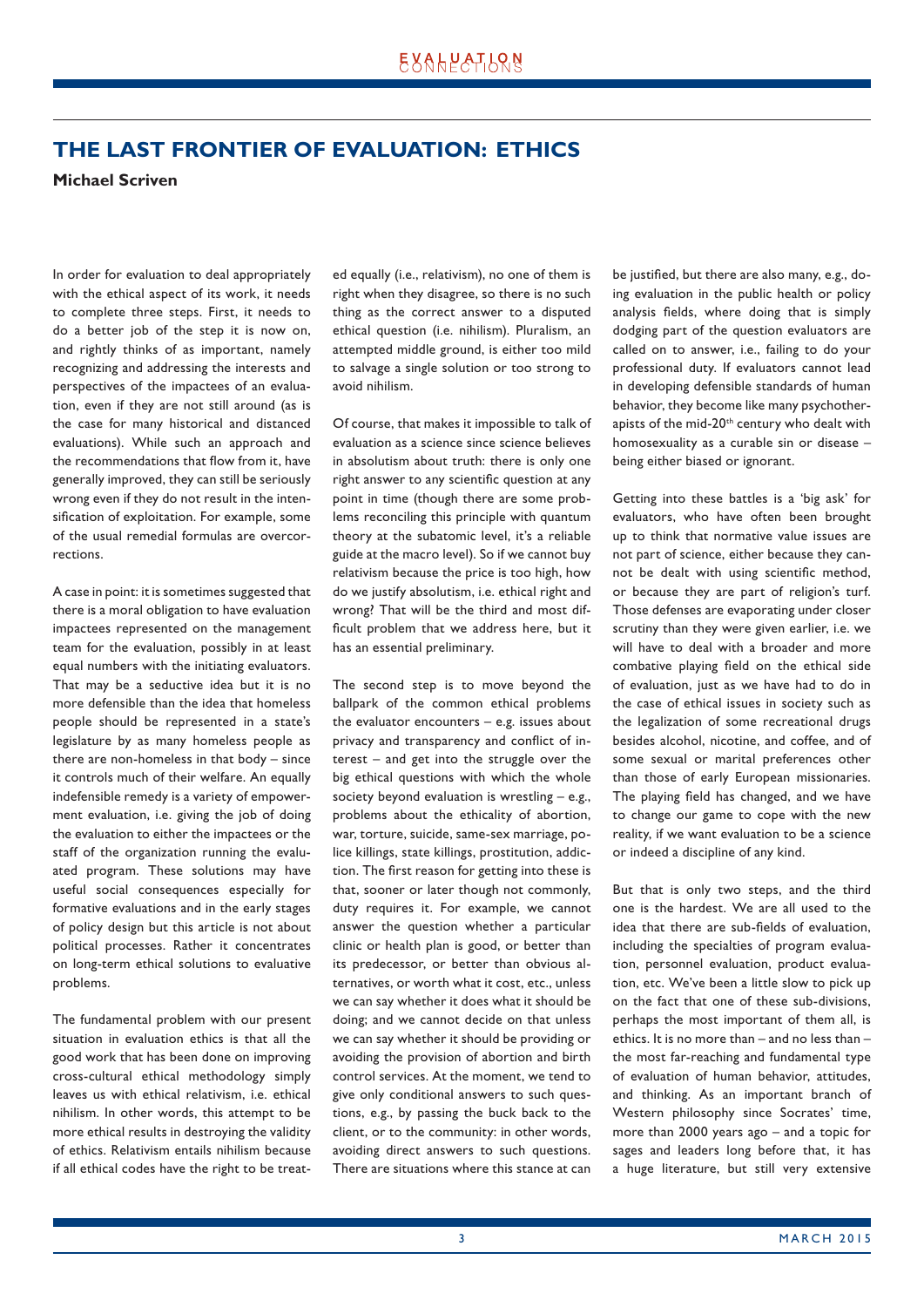## **EXALPATLQN**

disagreement about both its theory (metaethics) and its application (normative ethics). It is indeed a discipline in its own right, like property appraisal or judicial review or literary criticism, but no less a sub-discipline of evaluation, which is a multi-disciplinary endeavor. We must try to contribute to this field, at least by sketching working solutions to the task of laying sound foundations for it, since without that, all the ethical conclusions we develop in steps one and two above, will be unfounded. I make some suggestions as to how this might be done in the full version of this paper that will appear in a book edited by Stewart Donaldson and Robert Picciotto.

I suggest that the key to a new approach is first to ruthlessly minimize the axioms needed to justify ethical conclusions. I cut it to one here, the *prima facie* right of all citizens to be considered by all whose decisions affect them. Second, to justify that axiom. Third,

to uncover and verify or reject the empirical content and consequences of specific applications – for example, to show that parents who fail to vaccinate their children while still sending them to school or play with others will kill or cripple some innocent children of other parents, as well as some of their own. Whether by this route or another, we must solve this great problem, or else we will have built evaluation on sand. That works for a while; then the rains will come.

## **HOW EVALUATION CAN SUPPORT POSITIVE THINKING AND ACTION**

**Burt Perrin, Nicoletta Stame, Sanjeev Sridharan, and David MacCoy**

In this brief article, we highlight the importance of an approach to evaluation that supports positive thinking and action, discussing various ways in which this can be done. As Perrin (2014) points out, a positive approach to evaluation is basic to the objectives and raison d'être of evaluation, which is to support use of evaluation and to contribute, generally indirectly, to social betterment. This recognizes that evaluation is only of value if it is used in some way. Consistent with the literature on *utilization-focused evaluation*, this requires the engagement and motivation of stakeholders to act upon evaluation. The approach to evaluation that we advocate contrasts with how subjects of evaluation often view it, rightly or wrongly: as overly focused on fault finding and on the inevitable problems, glossing over what is working well and what has been achieved.

A positive approach to evaluation, focusing on strengths rather than on deficits, draws from learnings in psychology and related fields. A key principle from the psychology of learning is that *positive reinforcement* is more effective in achieving learning – and changes in behaviour – than punishment. But the latter is how negative evaluation reports are typically received, which is more likely to create resistance rather than to facilitate doing things differently.

Another key finding from psychology and the organizational leadership area is that *intrinsic*  *motivation*, involving internalization of core values, is necessary for commitment and a desire to make changes, ownership and follow-through. This is strongest when people feel that they are acting upon ideas and plans that they have come up with themselves rather than imposed by others, such as from an evaluator. A positive or constructive approach throughout the evaluation process, rather than externally imposed rewards or sanctions (extrinsic motivation), is most likely to result in meaningful and sustainable actions.

Stame (2014) discusses how traditional approaches to evaluation of programmes based on a "direct help" perspective, involving externally-identified solutions to address deficits, tend to yield the depressing finding that "nothing works." Programmes based on an "indirect help" perspective, supporting people's active involvement, require evaluation approaches that are able to value innovation and change, such as *positive thinking approaches (PTA)*.

Positive thinking approaches to evaluation are based on social theories that emphasize people's active involvement and the thrust toward betterment that can result from acknowledging past successes. Stame discusses a range of alternative PTA to evaluation including: Appreciative Inquiry (Preskill and Catsambas), Success Case Method (Brinkerhoff), Most Significant Change (Dart and Davies), Positive Deviance (Sternin), Evaluation of Innovation (Perrin), and Developmental Evaluation (Patton).

The main tenets of all PTA are "overcoming the dependency syndrome" and "there is always something that works". A major strength is the ability to account for unexpected positive consequences, emerging outcomes, and all that is generated by people's empowerment. However, the approaches vary regarding methodologies for discovering successful cases, eliciting people's motivations, mobilizing latent energies, how "failure" is treated, and innovating on the basis of past success.

While some PTA may be most suited to evaluating cases of indirect help programmes, there are many situations where they also can be useful for evaluation of direct help programmes, such as in providing a means of surfacing values, challenging as need be negative assumptions that frequently underpin prescriptive, top down externally imposed interventions, and providing a means of identifying locally based solutions that often are masked in traditional evaluations.

As Sridharan and Warren (2014) discuss, the *realist evaluation approach* shifts focus from "does a programme work?" to "what is it about a programme that makes it work?" A fundamental aspect of conducting realist evaluation is to explore contexts, mechanisms and outcomes underlying pro-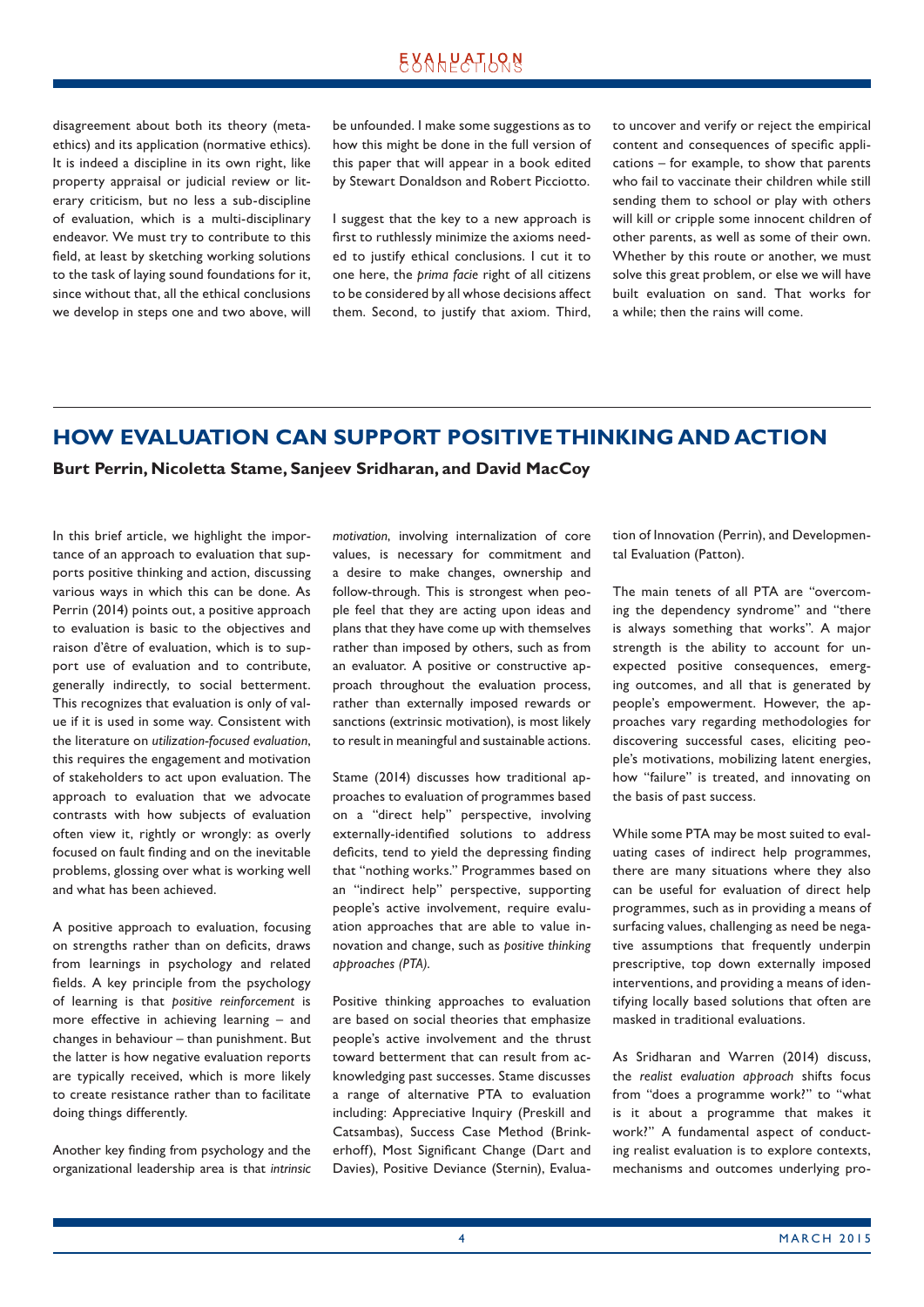grammes. Realist evaluation approaches are especially relevant for evaluating complex, multi-component initiatives.

One of the implications of a realist view to complex programmes is a recognition that program implementers need help to align the complex programming with the long term goals (such as redressing health inequities). The realist approach attempts to understand why programs work. "Realists do not conceive that programmes 'work,' rather it is action of stakeholders that makes them work, and the causal potential of an initiative takes the form of providing reasons and resources to enable programme participants to change" (Pawson & Tilley in Sridharan and Warren).

Using an example of a National Demonstration programme in Scotland, Sridharan and Warren demonstrate how realist evaluation has helped in the following aspects of policy implementation: exploring 'loss in translation' from policy aspirations to program design; interrogating the program design; developing a range of learnings from conducting the evaluation; and aligning the learning with policy priorities. This example also identifies conditions under which evaluations can lead to 'positive' influence on policy makers and on future policies.

The value of participatory, stakeholder, and learning-oriented approaches has been an important theme in evaluation for many years. *Appreciative Inquiry (AI)* is not evaluation per se, though it offers a philosophy and method for conducting a full evaluation or various phases of an evaluation.

As MacCoy (2014) discusses, AI is the cooperative search for the best in people, their organizations, and the world around them. Evaluators using AI have found that its *appreciative questions*, *reframing*, and *generative* features set the stage for sound assessment of worth as well as potential for powerful solutions. AI questioning moves from determining what is valued and appreciated to combining strengths and activating people's creative energy to ignite change.

The AI approach has been applied in a wide range of evaluation initiatives in the private, not-for-profit and public sectors. It has been used effectively in evaluations of social, health and education programs, international development, the arts, and human resource programs within many diverse organizations. AI has been used to focus an evaluation, conduct appreciative interviews, develop evaluation systems and build evaluation capacity.

The choice to use AI has often resulted from limitations encountered in using problem or deficit focused approaches. The problemfocused approach may be effective in solving existing problems and "fixing" them, but often is less effective in identifying what is going "right" and applying this for positive change. Reframing is frequently used in AI to counter deficit thinking (e.g. focus on failure) and shift to a solution or asset-focused perspective (e.g. possibilities not yet considered).

Positive (or "strength-based") approaches to evaluation, despite some misconceptions, do not focus just "on the good stuff" or avoid problems. What they do, however, is to constructively reframe inevitable shortcomings on future directions, acting as a generative process to facilitate the identification of creative ideas. As such, they represent solution-oriented approaches that can take into account local context and culture and are consistent with requirements for accountability and the obligation of evaluators to tell the truth.

## **References**

MacCoy, David. (2014). Appreciative Inquiry and Evaluation – Getting to What Works. Canadian Journal of Program Evaluation. 29 (2, fall), 104–127.

Perrin, Burt. (2014). Think Positively! And Make a Difference Through Evaluation. Canadian Journal of Program Evaluation. 29 (2, fall), 48–66.

Sridharan, Sanjeev, and Warren, Tim. (2014). The Utility of a Realist Evaluation Approach in Implementing and Evaluating Health Equity Policy. Canadian Journal of Program Evaluation. 29 (2, fall), 87–103.

Stame, Nicoletta. (2014). Positive Thinking Approaches to Evaluation and Program Perspectives. Canadian Journal of Program Evaluation. 29 (2, fall), 67–86.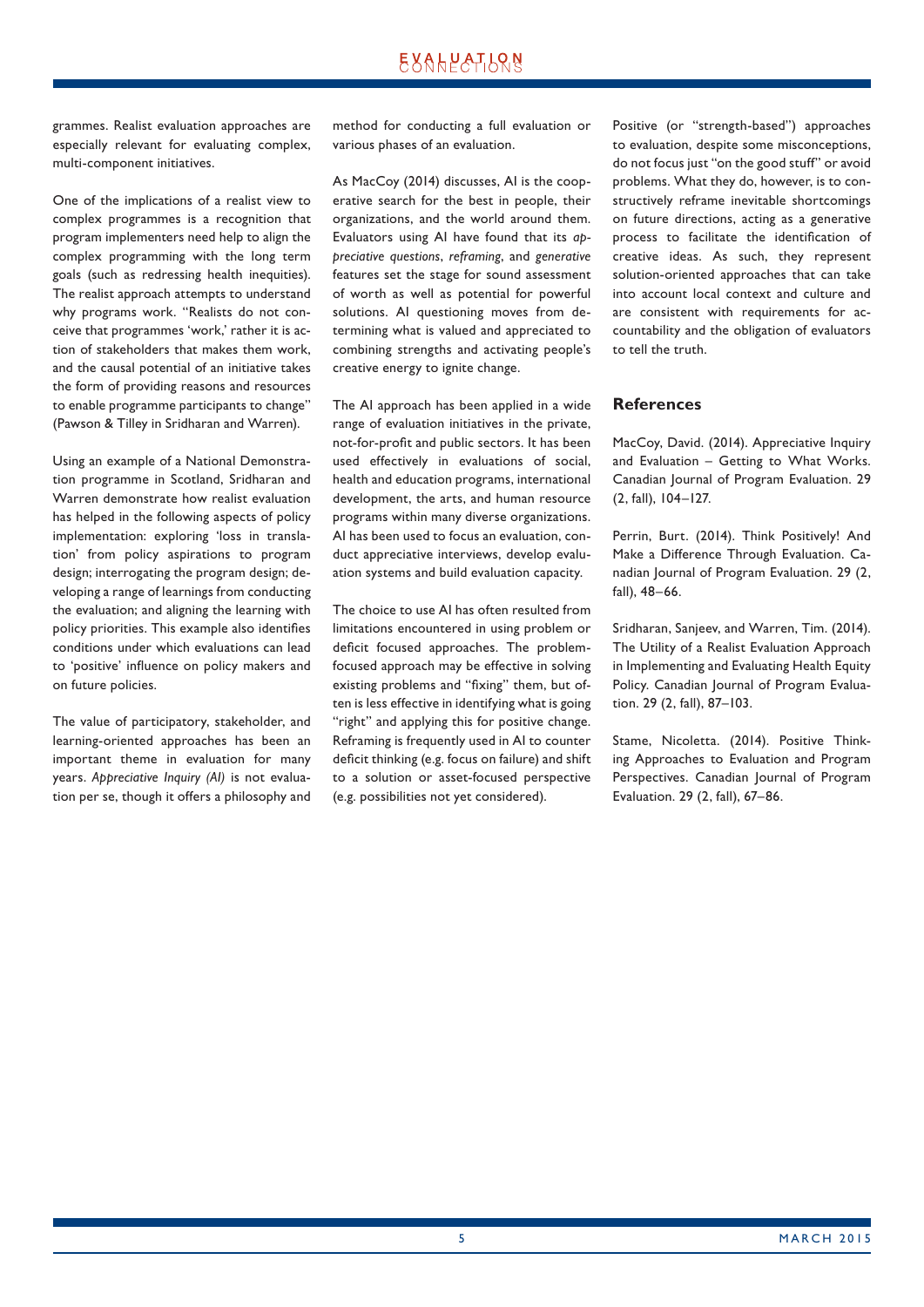# **ASPIRATIONAL ASPECTS OF EVALUATION: HOPE, THEORY AND THE NOBEL PEACE PRIZE**

#### **Peter Dahler-Larsen**

All evaluation takes place at a moment in time. Evaluation looks at past achievements and aspires to help shape the future. However, the nature of the link between achievement and aspiration is far from evident. The balance between these two elements varies from one form of evaluation to another and so may the exact way in which they connect. For example, a more or less explicit theory of change may help an evaluator make choices about criteria and methods in the light of how he/she wants to call forward particular reactions that help shape the future but the evaluator has very little control over these reactions. Counter-reactions occur too.

I am sharing my thoughts on this problem after reflecting on the official motivation for the 2014 Peace Prize to Kailash Satyarthi and Malala Yousafzay for their struggle against the suppression of children and young people and for the right of all children to education. I was curious about the Prize because I had just interviewed Geir Lundestad, General Secretary of the Nobel Peace Prize committee, whose generous participation made it possible for me to write an article about the Nobel prize as an evaluative institution (see reference below). The Nobel institution is an interesting case, not only because nominations, prizes and awards play an increasing role in society, but also because the underlying evaluative decisions and practices of the Nobel committee are complicated, fascinating and largely secret.

Geir Lundestad's fundamental view on the aspirational aspect of evaluation is this: *"No situation is ever fully resolved. History moves on. It moves on all the time. So the aspirational aspect is a least implicitly frequently there: you hope that something more will follow."*

The term *hobe* is revealing. So is the confidentiality of the deliberative process and the *implicit* and *covert* nature of any particular theory of change that may have guided the Nobel Committee's deliberations. I also observed that the Committee resorts to supplementary practices that are both interpretive and normative and that help shape and direct the potential consequences of the evaluative decision. Communication is key.

The General Secretary was very articulate about the kind of peace that the Nobel Prize promotes. While some totalitarian regimes may be able to produce peace, Geir Lundestad explained that *"you cannot really expect peace in the longer run, if you do not have a basis in human rights, in democracy… There*  will still be conflicts. We are not talking about *absolute causal connections"*.

A strong normative component along with an aspiration component underlie the Committee's thinking regarding international peace. This helps explain why the Nobel Peace Prize is often awarded to controversial figures embroiled in conflict. Peace without further qualification is neither a desired, nor a direct or expected consequence of a Nobel Peace Prize. Controversy regarding the award cannot be avoided. Indeed it is often intended.

Publicly the Nobel committee goes at great lengths to explain the links between contemporary security issues and Nobel's original conception and vision of peace. Nobel's will was written in 1895, a hundred and twenty years ago. It referred to "peace conferences" and "fraternity between people". It could not predict the many contextual issues that influence peace in today's complex world. This opens the door wide to thoughtful interpretation. The view of the Nobel Committee is that such issues as climate change and the rights of minorities constitute important preconditions for a peace worth having. Causal and normative arguments can be adduced to support this view.

Official documents such as the press release that announces the Peace Prize not only celebrate the virtues of the person who has received the award but they also help direct the world's attention to the issue or the struggle that the person embodies. For example the press release that justifies the 2014 award to Kailash Satyarthi and Malala Yousafzay states that *"the struggle against suppression and for the rights of children and adolescents contributes to the realization of the "fraternity between nations"* that Alfred Nobel mentions in his will as one of the criteria for the Nobel Peace Prize."

This passage helps to defend the Prize against critics who argue that the Nobel Committee ought to steer away from divisive international politics and stick to a more conventional interpretation of peace. It explains why the focus on children's rights is fully justified on peace building grounds. The very allocation of the Prize to individuals that are the public face of a salient policy debate is an integral component of a communication strategy that puts the spotlight not only on those persons, but also on the cause and contest in which they are engaged.

The press release even mentions that *"The Nobel Committee regards it as an important point for a Hindu and a Muslim, an Indian and a Pakistani, to join in a common struggle for education and against extremism"*. Here, the Nobel Committee goes well beyond the recognition of documented achievements. Instead, it aims to promote cooperation among the religious and national categories that the laureates are said to represent. Here, hope and aspiration were evidently *added* to the evaluative criteria used when the award decision was made.

Yet, Geir Lundestad is careful to explain that *"there has to be a basis of achievement. You cannot just throw a prize and hope something*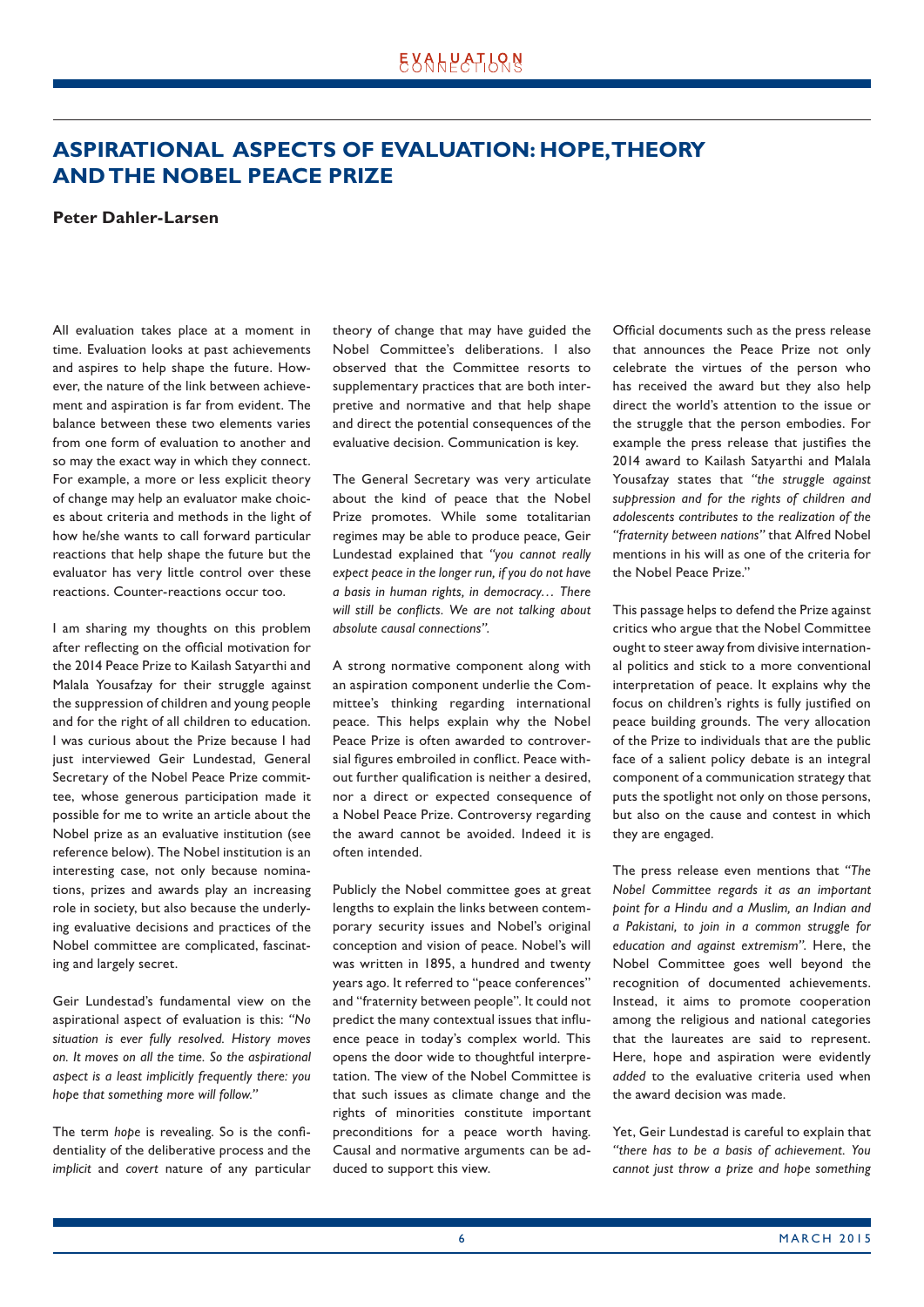## **EXALPATLQN**

*will happen."* He goes on to give examples from the history of Nobel Peace prizes, where some (e.g. Mandela and de Klerk) had "almost crossed the finishing line", whereas for others (Arafat, Peres, and Rabin) *"much remained…"*

The lesson of the Nobel Peace Prize process may be that a fulsome engagement with both the element of achievement and the element of aspiration is an interesting challenge in evaluation. In turn this would suggest that evaluation is more an art and a practice than a science.

#### **Reference**

P. Dahler-Larsen: Dynamite, Medicine, Peace, and the Nobel Art of Evaluation. American Journal of Evaluation, 35 (3), 2014: 377–386. L.

# **ADVOCACY EVALUATION: LESSONS FROM BRAZIL (AND THE INTERNET) William N. Faulkner**

Advocacy evaluation is still "stammer[ing], making its debut, creating itself…in direct confrontation with the world." (Latour, 2004) The organizations doing advocacy are usually decentralized and non-hierarchical. The patterns of change pierce smooth regression lines, jumping around choppily. Also, many advocacy efforts have sophisticated, dedicated opponents; information is deliberately compartmentalized rather than disseminated. All of these aspects mean that advocacy tends to naturally repel the battery of methods on which evaluators typically rely.

While designing and implementing two projects surrounding international advocacy campaigns, PlanPP developed tools to cope with these peculiarities, specifically: a method visualizing data on connections between effective strategies and outcomes, and a way to organize qualitative data with mind mapping software. This brief article outlines what we learned from these projects in the hope that subjecting these techniques to public view may benefit others attempting similar ventures and also to articulate the more abstract claim that evaluation tools and technologies should be regarded as more than passive instruments. Evaluators need to respect their tools, right down to the particular software packages chosen, as active ingredients which shape and underpin their ideas – even about evaluation theory.

## **Advocacy evaluation in theory**

Advocacy evaluation is an "elusive craft." (Teles and Schmitt, 2011) Advocacy networks tend to eschew centralized, hierarchical structures in favor of diffuse webs. To the extent feasible, advocacy evaluation results should be disaggregated by strategy, time-period, actor, and other pertinent dimensions so that stakeholders within the network can extract the information most relevant to their particular interests (Weiss, 2007).

Second, the pace of advocacy often follows a 'punctuated equilibrium,' whereby smooth change is replaced by long periods of stability followed by brief spurts of intense activity. Precise timing is therefore crucial; information may only be relevant for a few weeks, days, or even hours. (Coffman and Beer, 2011, p. 7).

The disclosure of results of an independent advocacy evaluation is a sensitive affair. Many advocacy efforts face formidable opponents. Disseminating results must consider the possibility of harming the evaluand by revealing strengths and weaknesses to the opposition. Sou da Paz, for instance, requested that a previous version of this paper prepared for the *Rede Brasileira de Monitoramento e Avaliação* (Brazilian Monitoring and Evaluation Network, RBMA) use a pseudonym for the organization and avoid references to specific organizations or groups.

### **Advocacy evaluation in practice**

Under the assumption that there is no such thing as a universally 'effective' advocacy strategy, the PlanPP team sought a way of displaying information which would exhibit which *combinations* of strategies were most effective at contributing to which *combinations* of outcomes. Several questions on the survey questionnaire therefore aimed to elicit responses amenable to visualiza-

## **Insituto Sou da Paz ('I am for peace' Institute)**

An NGO, Sou da Paz is a household name in their home base, São Paulo, due to their violence prevention programs in the city periphery as well as their protagonism in a national disarmament campaign. Several staff members have participated in advocacy networks surrounding UN processes regulating the trade, storage, and use of conventional weaponry since the 1990s.

## **WITNESS**

WITNESS, an NGO based in Brooklyn, USA, developed and undertook the Global Forced Evictions Campaign between June 2011 and May 2014. The primary objective was to 'protect the rights of poor and underrepresented communities to housing, livelihood and community from forced evictions by development.'

tion using Sankey diagrams, a special type of flow diagram which overlays stacked bar graphs (the columns) with connecting bars, the widths of which correspond to the percentage of respondents who paired the two connected options (see figure below). The production of these diagrams is a multi-step, multi-software process requiring significant computer literacy but only one paid software package which most evaluators already have: Microsoft Excel. The procedure is essentially an exercise in database preparation which transforms survey answers into a format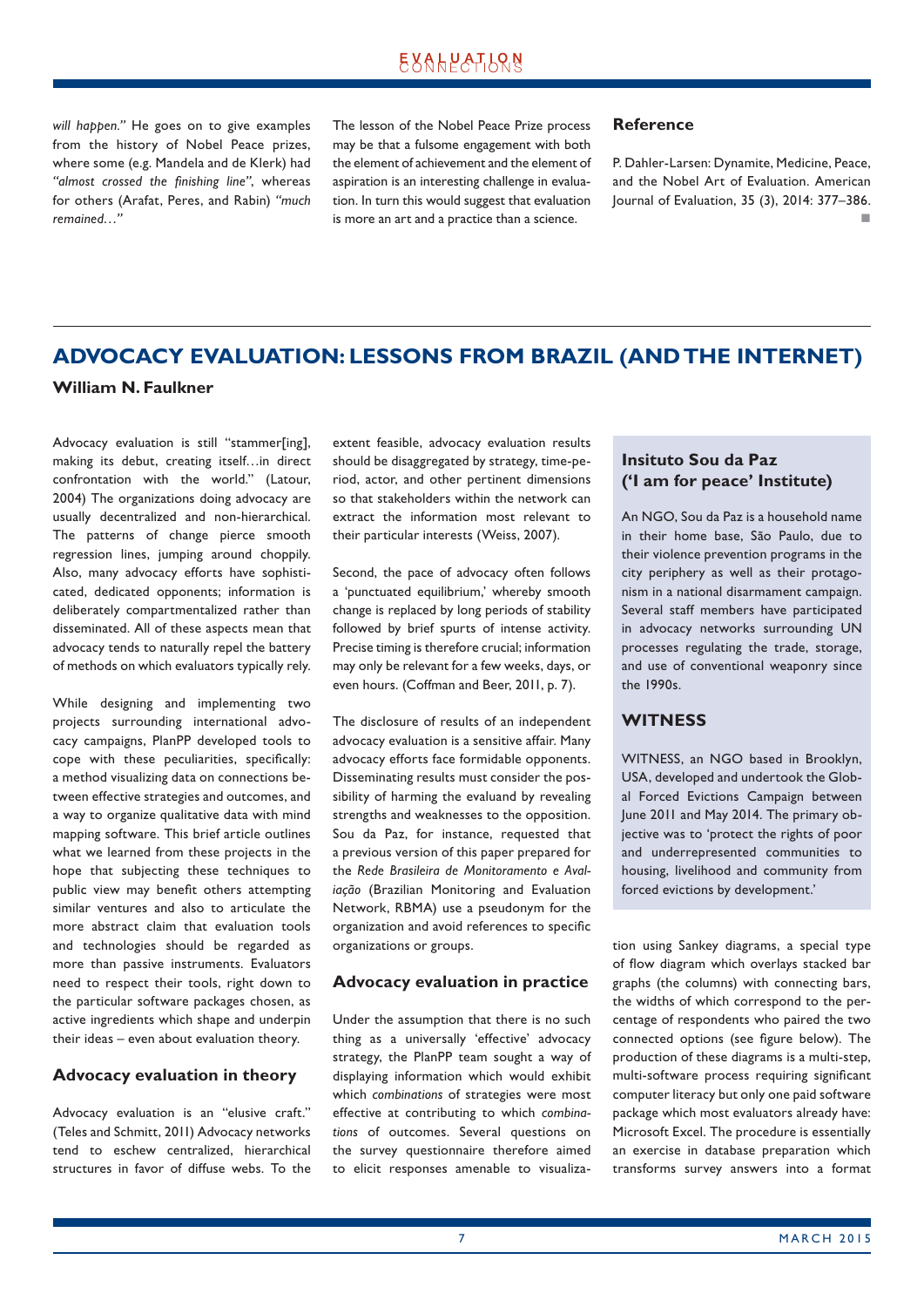

*Figure 1: Example SankeyDiagram from WITNESS project.*

which can be processed by an Excel template called 'cDataSet.'1

Rather than serving as stand-alone results, these figures (a) guided probing questions during interviews, and (b) served as data sources to be triangulated to highlight areas of agreement and disagreement between different data sources.

## **Mind mapping for qualitative analysis**

Another challenge the PlanPP team faced was synthesizing qualitative information from 30+ (Sou da Paz) and 23 (WITNESS) interviews into useful analyses for the clients while allowing novel, unexpected categories and results to emerge. PersonalBrain, a mindmapping software, includes several features which allowed the team to partially reconcile 'top-down' and 'bottom-up' categorization. The following advantages do come at a price of a labor-intensive coding process, however:

• PersonalBrain excels at handling and visualizing infinite-level nested hierarchies which can mimic the function of coding a single piece of text to multiple themes.

- The interface for PersonalBrain is fairly tactile, generally based on drag-and-drop commands in contrast with menu- or code-based packages.
- Although not free (US\$219 for the more capable Pro version), it is still much cheaper than licenses for many qualitative analysis packages.

## **Broader abstractions**

Much has been written in the field of evaluation lamenting the haphazard and premature application of novel technological tools without proper grounding in theory – social, mathematical, or otherwise – but few devote much effort considering the other side of the coin. Novel theories and fields of evaluation often require new or repurposed tools to reach their full potential, or sometimes to be applied at all.

The lack of prior experience in the area forced the PlanPP team to relinquish ingrained notions about the intended purpose of the tools at their disposal. Instead, the team focused on the tools' components and basic functions and then tried to reconcile the potential configurations of these functions with what advocacy evaluation theory requires. When tools lacked small but essential features, the generosity of the web community usually supplied them for free. Still, because few of these add-ons, plug-ins, and programs had been applied in evaluation, discovering them required figuring out the key search terms (e.g. "Co-occurrence Matrix" and "Array Formulas").

As an emerging field (particularly outside the Global North) advocacy evaluation requires creative solutions to the unique challenges which it presents in both theoretical and practical domains. Imagining a matrix of methods and tools applicable to advocacy evaluation crossed with all the possible contexts in which advocacy evaluation might occur, only a tiny percentage of the cells would currently be populated with concrete case studies for reference. In this relatively unexplored landscape, both the possibility of discovery and the risks of disaster grow. The PlanPP team hopes that sharing the spaces explored during two advocacy evaluation projects realized under conditions propitious for innovation may benefit others attempting similar undertakings.

## **References**

Coffman, J., & Beer, T. (2011). Evaluations to Support Strategic Learning: principles and practices, (June).

Latour, B. (1999). Pandora's Hope: Essays on the Reality of Science Studies. Cambridge, MA: Harvard University Press.

Teles, S., & Schmitt, M. (2011). The Elusive Craft of Evaluating Advocacy. Stanford Social Innovation Review, Summer, 38–43.

Weiss, H. (2007). Advocacy and Policy Change. The Evaluation Exchange.

1 Available at the Excel Liberation website: http://ramblings.mcpher.com/Home/excelquirks/downlable-items.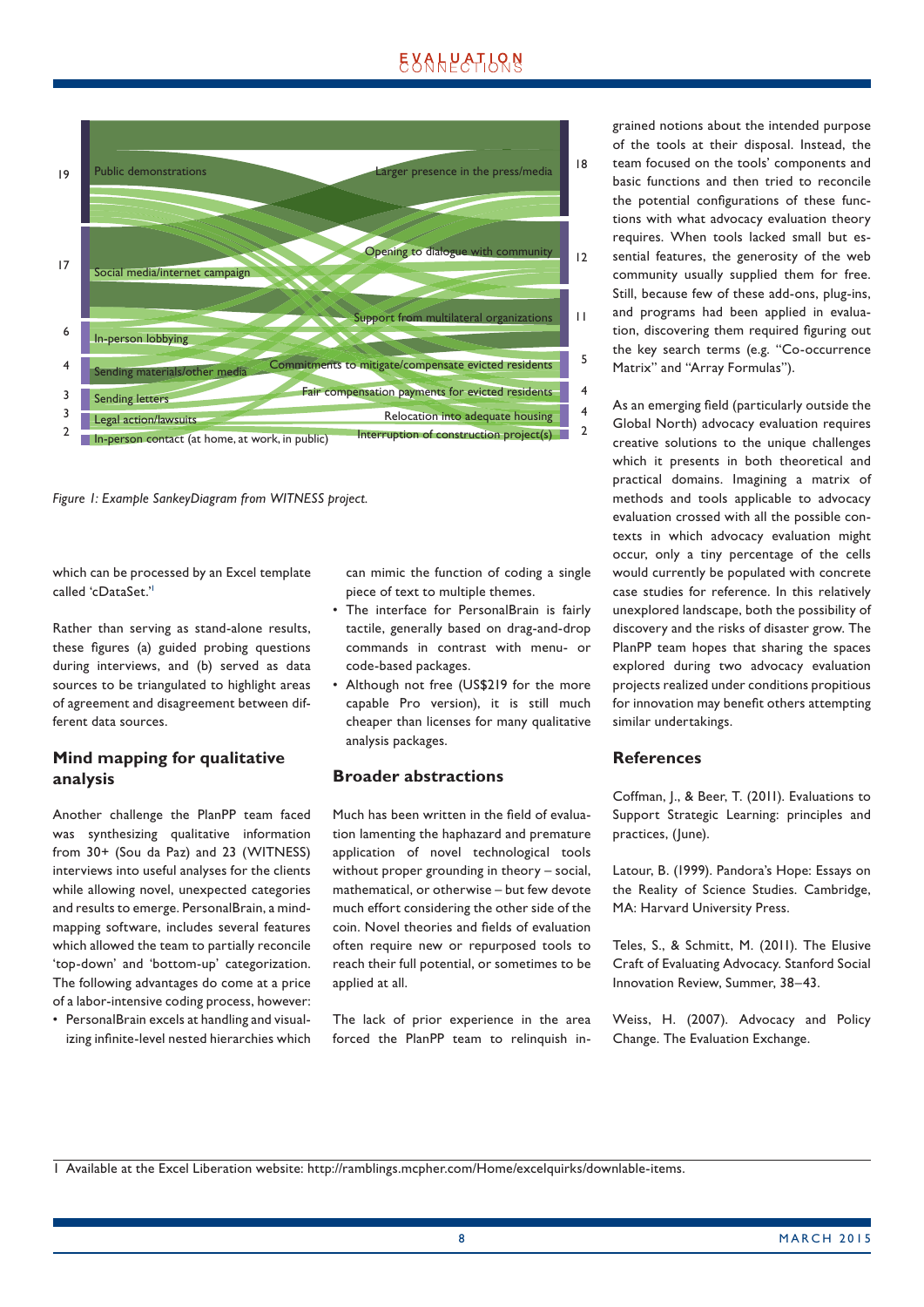# **THE USE OF SOCIAL MECHANISMS IN EVALUATION RESEARCH: SOME METHODOLOGICAL ISSUES AROUND THE "WHAT WORKS" QUESTION**

**Erica Melloni, Flavia Pesce, Cristina Vasilescu**

The success of public policies is often the result of a combination of good institutional endowment and adequate policy capacity. However, in order to provide satisfactory explanations of the extent of policy achievements and so as to contribute to policy learning, the analysis should also take into account contextual considerations, the nature of policy actors (types, goals, values and beliefs) and the way they interact to achieve results. This complexity is hidden in policy "black boxes" and requires evaluators to use new methods to understand what lies behind policy success or failure and contribute to better policy designs.

While neo-institutionalism is overconfident in the explanatory power of institutional incentives and structures, realistic evaluation (Pawson and Tilley, 2007) acknowledges agency as a crucial element for unveiling the success of a policy. However, a key question around the concept of policy results is not only whether goals have been reached, and to what degree; but also, whether the policy which stimulated wholesome results can be used as an exemplar (be it a model, or a source of inspiration, or something in between).

The point of evaluation is to understand what works, for whom and in which circumstances. The mechanisms approach, largely spread across many disciplines and diffused throughout theory-based evaluations, aims to trace the linkages among the complex bundles that make up a policy and its context, with the goal of providing insight about what works in policy making thus enhancing the likelihood of achieving better results. (Barzelay 2007)

Both Barzelay (2007) and Bardach (2004) stress the need to learn about smart solutions discovered and implemented by other policy makers. They also suggest working with social mechanisms, a concept which is certainly not new and is indeed widespread across scientific disciplines, among which social research and evaluation<sup>1</sup>.

Evaluation research has been heavily influenced by the "mechanism" concept, starting with the seminal contributions of Pawson and Tilley (1997). Theory-based evaluation approaches as well as contribution analysis (Mayne 2012) also use the concept of mechanisms. According to Stern et al. (2012), theories based on mechanisms constitute a specific class among four main approaches to the understanding of causation, one of which is the "Generative" Causation framework (the other three being: the Regularity framework, the Counterfactual framework and the Multiple Causation framework). Compared to these, the Generative Causation framework allows in-depth understanding and fine-grained explanations of complex and context-related causal chains but it also suffers from potential weaknesses in terms of external validity and generalization of results.

The core assumption of all these approaches is that *"causation without explanation is insuffi cient for policy learning because policy makers need to understand why as well as how they are to use fi ndings from research or evaluation for future policy making"* (Stern et al, 2012). This shifts the focus of evaluation from the question 'did it work?' to 'why and how?' giving rise too many methodological and practical issues that scholars and practitioners must confront.

To answer the formative 'why and how?' questions we applied the social mechanism approach through the use of the "extrapolative case study in a number of evaluations This peculiar learning-oriented approach was proposed by Michael Barzelay in 2007. We adopted it in pursuit of convincing explanations regarding policy implementation success and failure. The corollary – more ambitious – goal was to compile an empirical catalogue of mechanisms to explore alternative ways of functioning in real situations with a view to draw policy design and implementation lessons<sup>2</sup>.

While using this method we focused on policy actors' roles and behaviours. Specifically we privileged four main elements in the extrapolative case study approach:

- 1. *Policy outcomes* (with particular reference to behavioural changes *aligned* and *coherent* with the policy goal). This interpretation broadens Barzelay's reference to "outstanding results". It incorporates any outcome of interest provided it points to durable changes in the behaviour of one or more actors involved in the policy process;
- 2. *Policy processes* connected to major and relevant changes in behaviour. Three main types of processes may be involved(Busetti, Melloni, Dente 2013): (i) the process of generating and maintaining engagement of relevant partners/stakeholders/beneficiar-

<sup>1</sup> In social sciences, mechanisms typically belong to the sociological vocabulary (Merton 1957, Hedström and Swedberg, 1996; Elster, 1998; Tilly 2001) but also fuelled the behavioural economy, the organizational studies (Bardach 2004; Barzelay 2007), the European studies (Eberlein and Radaelli 2010), and the policy studies (Scharpf 1997, Mayntz 2004, Dente 2011).

<sup>2</sup> It is worth noting than the method of unpacking the "best practice" into "relevant processes" would allow expanding the interest beyond the specific policy domain in which the best practice refers to.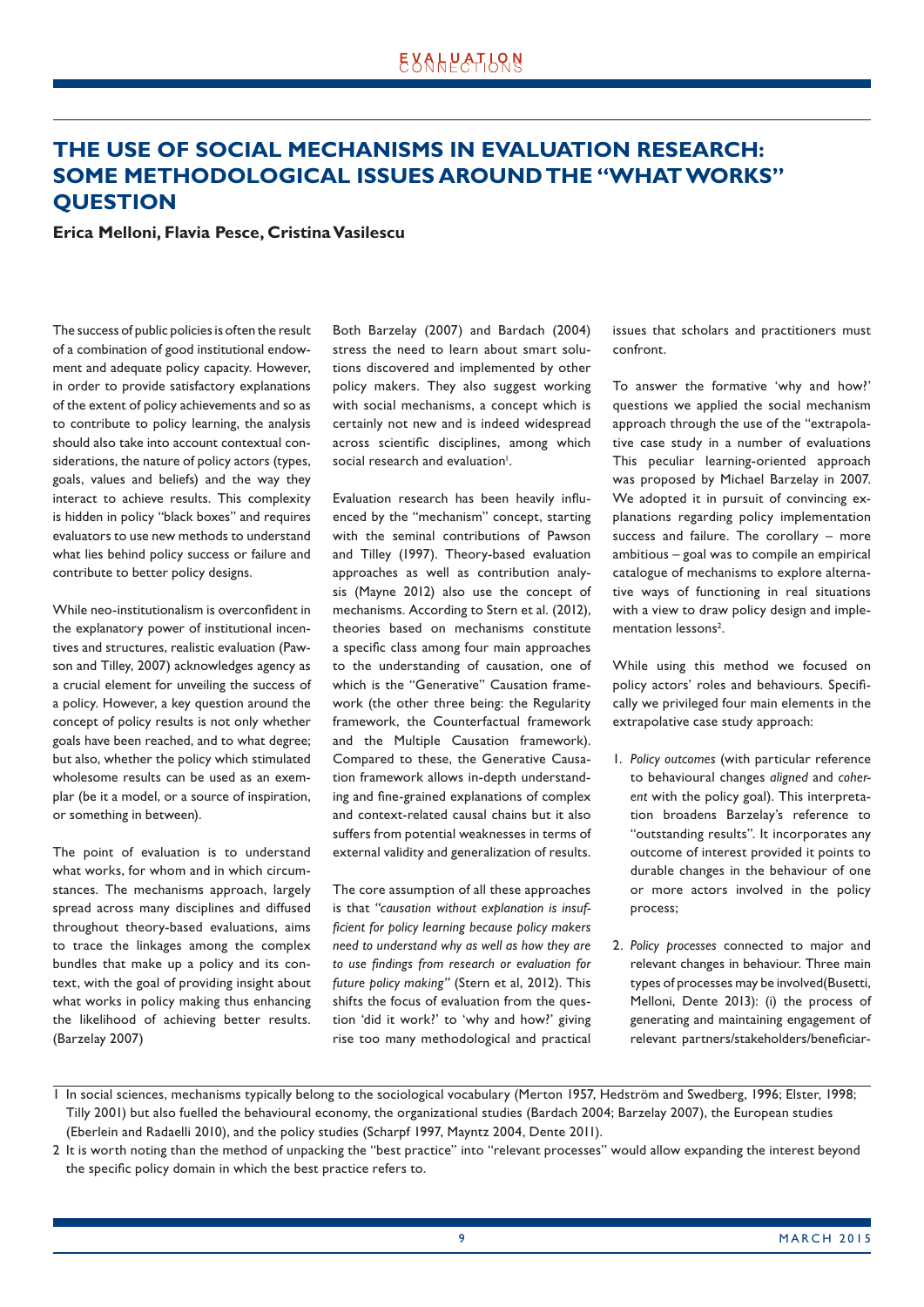ies; (ii) the process of enhancing/maintaining/reducing the role of certain partners; (iii) the coordination of participants' activities within the policy network (i.e. focused on actors who hold some responsibility in the implementing process).

- 3. Mechanisms triggering specific policy outcomes as described by various scholars: attribution of opportunity or threat (Tilly 2001); certification of the role and reputation and blame avoidance (Edelman 1977; Hood 2011); performance feedback (Cyert and March 1992; Bandura 1977; Barzelay 2007); anticipation of preferences (Scharpf 1997); "Bandwagon effect" (Granovetter 1978), etc.
- 4. *Context features* (institutions; policy networks; rules; …). As realist evaluators (Pawson 2006) point out, discovering the explanatory mechanisms represent only half of the issue. The relation between social mechanisms at work and outcomes is not fixed: it too depends also on the contextual features. Programme functioning is influenced by contextual constraints, interrelations, institutions and the structures in which the programme is embedded. The other part of the problem consists, thus, in providing a picture of how the context operates and how it hampers or fosters actors' behaviours.
- 5. *Linkages* among the above-mentioned elements through narrative reconstructions of how outcomes are related to policy features and policy context and

why (through which mechanisms) specific outcomes were produced.

## **The benefits of this approach are twofold:**

- 1. *Ex post/learning:* the "mechanism" approach focuses on actors and policy processes which allows us to see beyond the formal design of a policy, and to deepen understanding on the dynamics of change and adjustment undergone in the course of time.
- 2. *Ex ante/design:* The "mechanism" approach raises questions about how to foster behaviours consistent with the policy goals including how capacity-building interventions should be shaped.

## **References**

Bardach, E.: Presidential address – The extrapolation problem: How can we learn from the experience of others?, Journal of Policy Analysis and Management 23 (2): 205–220, 2004.

Barzelay, M.: Learning from Second-Hand Experience: Methodology for Extrapolation-Oriented Case Research. Governance 20 (3): 521–543, 2007.

Busetti, S., Dente B., Melloni E.: A Theory of Practice for Collaborative Governance: The Use of Social Mechanisms in Understanding Policy Success, Paperer presented to the 7<sup>th</sup> ECPR General Conference, Sciences Po Bordeaux, 4–7 September 2013.

Dente, B.: Understanding policy decisions, Springer Briefs, 2014.

Mayntz, R.: (2004). "Mechanisms in the Analysis of Social Macro-Phenomena." Philosophy of the Social Sciences 34 (2): 237–259, 2004.

Pawson, R.: Evidence Based Policy: A Realist Perspective, Sage, 2006.

Radaelli, C.M., Dente B., Dossi S.: Recasting Institutionalism: Institutional Analysis and Public Policy, European Political Science 11, 537–550, 2012.

Stern, E., Stame, N., Mayne, J., Forss, K., Davies, R., Befani, B.: DFID Working Paper 38. Broadening the range of designs and methods for impact evaluations. DFID, London, UK, 2012.

## **Reports**

DIAP Politecnico di Milano, Smart institutions for territorial development (Smart-Ist), 2013, http://www.espon.eu/export/sites/ default/Documents/Projects/TargetedAnalyses/SMART-IST/SMART-IST\_FINAL\_RE-PORT\_09.12.pdf

Istituto per la Ricerca Sociale, Gender mainstreaming in Committees and Delegations of the European Parliament, 2014, http:// www.europarl.europa.eu/RegData/etudes/ etudes/join/2014/493051/IPOL-FEMM\_ ET(2014)493051\_EN.pdf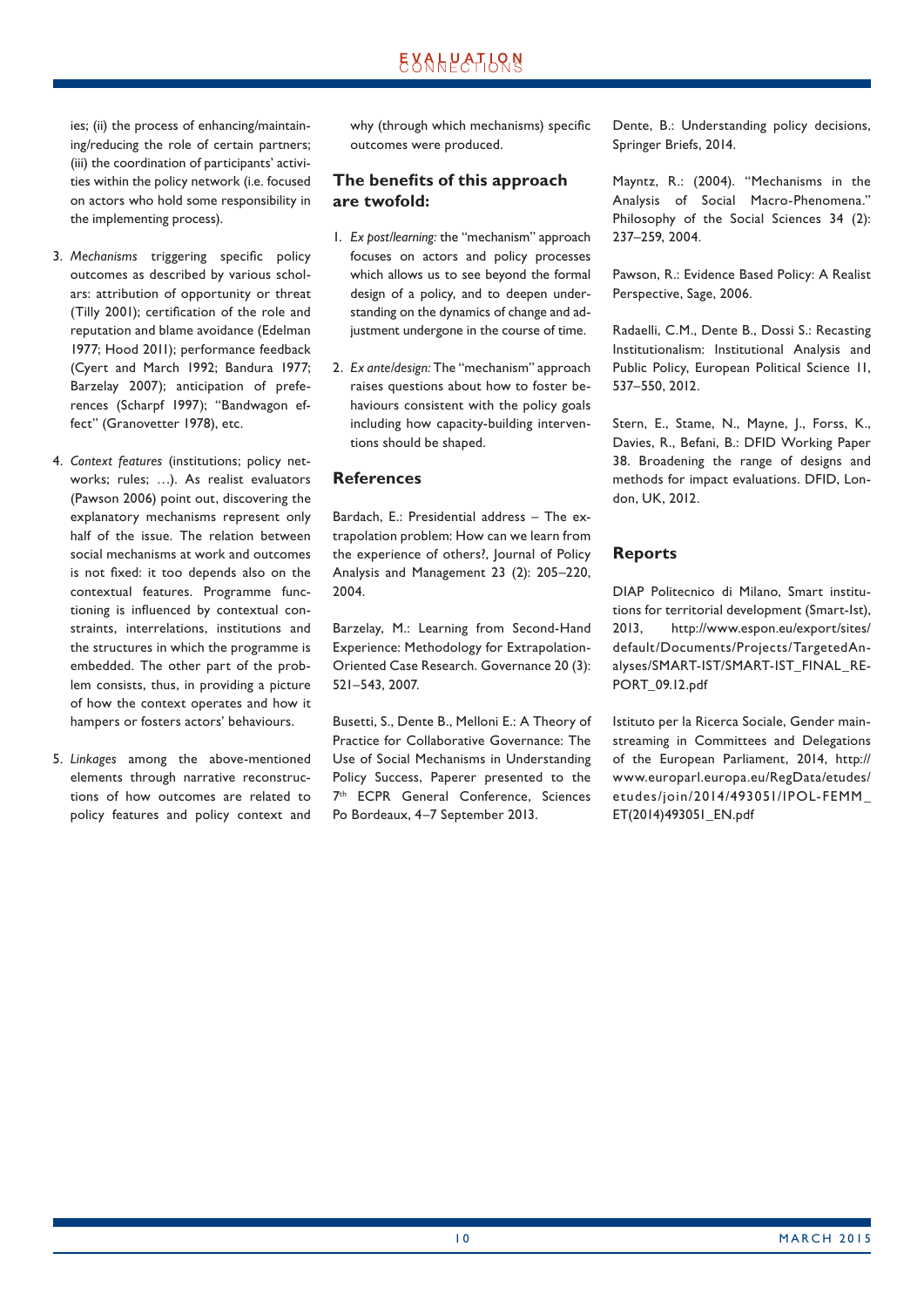# **TRIANGULATING THE RESULTS OF QUALITATIVE COMPARATIVE ANALYSES**

## **Rick Davies**

Qualitative Comparative Analysis (QCA) has been the subject of increased attention in recent years especially from evaluators interested in alternative ways of identifying causal contributions (Stern et al, 2012). The use of QCA is worth exploring for a number of reasons. Foremost is its capacity to represent causal influence in a way that respects complexity. (Befani, et al 2007; Befani, 2013). Another appealing feature is the potential for QCA analyses to be tested and refined via replication: lack of replicability has long been a major concern in social research (Ioannidis, 2004).

Two aspects of QCA facilitate replication studies. First is the availability of data sets which are the basis of QCA analyses. QCA typically uses relatively few cases. These are often included in published papers, or in the truth tables derived for them. For example, Compasss, an online repository of QCA papers, indicates which published papers include data sets and provides online access to them<sup>1</sup>. Second is the systematic nature of the QCA analytic process (Rihoux and Ragin, 2009; Schneider and Wagemann, 2012.) as highlighted in "good practice" reviews (Mello, 2012; Wagemann and Schneider, 2007).

There are however some downsides to the QCA process. For the lay person its complexity can be daunting. Some writers have sought to present QCA findings in a more user-friendly way) than the basic Boolean algebra statements (e.g. Schneider and Grofman, 2006). This makes them easier to read and appreciate. Other critics have questioned the value of the main QCA algorithm (Quine-McCluskey optimization) and assumptions about unrepresented configurations (Baumgartner, 2014). But broadly speaking, the basic approach to causality is



*Data from Krook, M. L. 2010. "Women's Representation in Parliament: A Qualitative Comparative Analysis." Political Studies 58 (5): 886–908. Analysed using the Decision Tree operator in the RapidMiner software package.*

Figure 1: A tree structure representing seven different but overlapping causal configurations.

widely valued. This has been described as "multiple conjunctural causation" (Rihoux and Ragin, 2009), i.e. an outcome of interest can be generated by multiple configurations of conditions.

My purpose in this brief article is to introduce alternatives that can be used to complement and triangulate QCA findings, which can test and enrich understanding of causal processes. Two alternatives have notable strengths. One is the use of Decision Tree algorithms as used in open source data mining packages such as RapidMiner<sup>2</sup>. These are used in fields that are rich with data but poor in theory, e.g. Big Data sets generated by consumer purchases or peoples' online behaviour. The other is the use of ethnographic methods, which privilege the knowledge of particular actors, and elicit their often tacit knowledge

<sup>1</sup> http://www.compasss.org/bibliography/allApp.htm

<sup>2</sup> https://rapidminer.com/

<sup>3</sup> http://mande.co.uk/special-issues/hierarchical-card-sorting-hcs/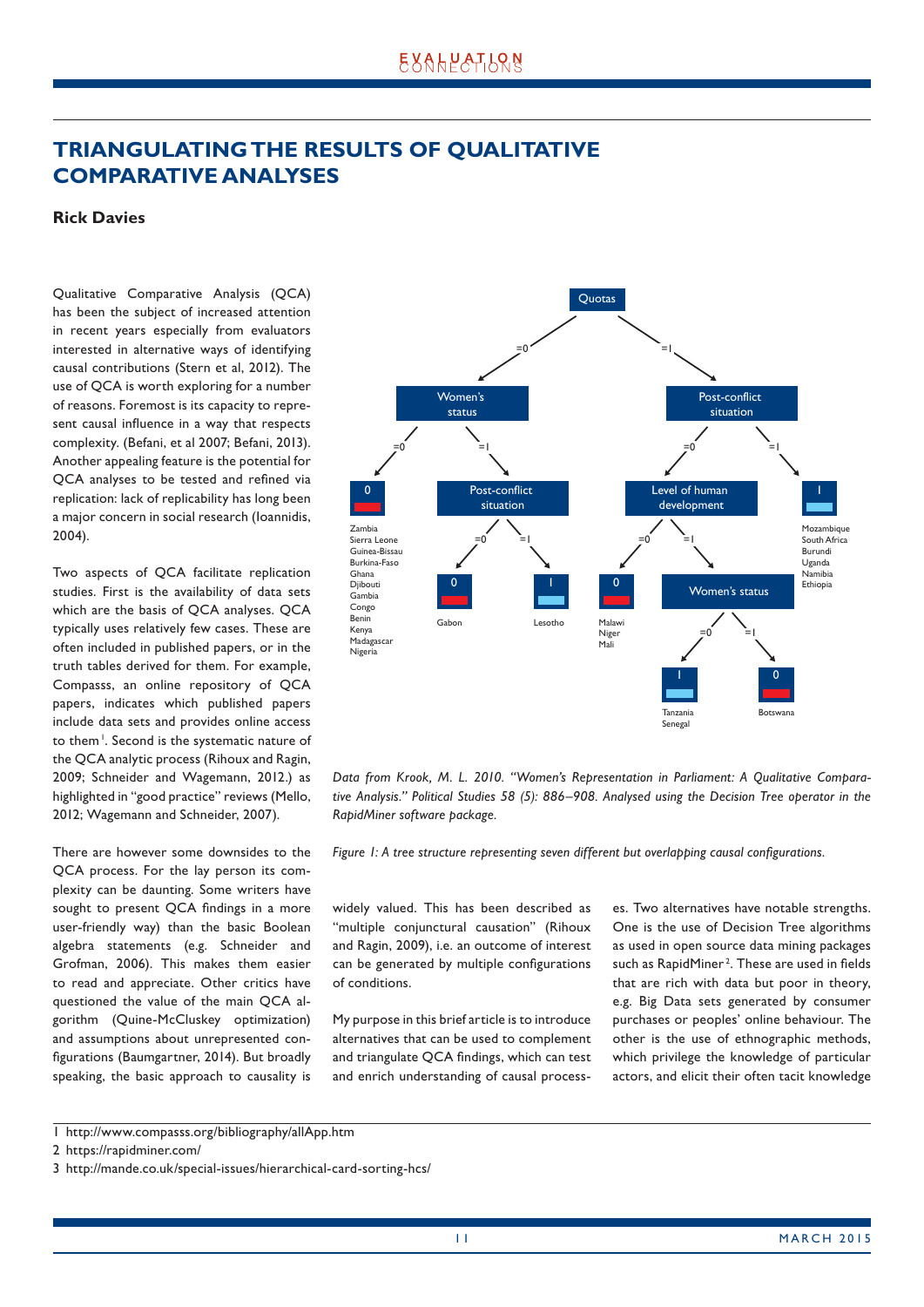through structured comparison exercises. A particular application of interest involves a use of hierarchical card sorting<sup>3</sup>.

These two alternatives have one feature in common: the ability produce results which can represent causal configurations in the form of tree structures, which are relatively easy to read and understand. Figure 1 above is an example. It is derived from a QCA data set, using Rapid Miner. Each branch represents a different configuration of causal conditions. At the end of each branch are the cases associated with that configuration of conditions.

Specifically, red and blue "leaves" represent groups of countries where the level of women's participation in parliament is low and high respectively. Branches may be made up of conditions that are present or absent, as signified by the  $=0$  or  $=1$  annotations to each branch. Conditions are attributes of the countries in the data set.

Given that there are different ways of analysing QCA type data sets the question arises as to how to compare and evaluate the causal models produced by the different methods. This can be done at three levels of scale: (a) the whole model, (b) specific configurations (i.e. branches) within the model and (c) specific conditions used in those configurations.

The three criteria can be applied at one or more levels. Simplicity can be seen in the number of configurations used in each model and the number of conditions in those configurations. Simplicity is not merely an aesthetic consideration. At a practical level a model with fewer or simpler configurations would be easier to implement and test through a specific kind of intervention.

Consistency is the proportion of outcomes correctly identified as such (e.g. as being absent or present). It can be measured at the level of individual configurations and for the model as a whole. Both measures can also be tested in terms of their external validity where extra data is available. For example, data on other African countries outside the Krook dataset.

Coverage is the proportion of all outcomes of a given type (e.g. present or absent) that are identified by a given configuration. Individual conditions may also vary in their coverage, by appearing in one or many configurations. Conditions which appear in all configurations leading to one type of outcome (or the other) can be said to be necessary but not sufficient, and in that respect they have merit in terms of a simplicity criteria. More often conditions are likely to be INUS: Insufficient but Necessary parts of a configuration that is Unnecessary but Sufficient. For example, "women's status" in Figure 1.

No matter what method is used it is unlikely that a single, unambiguous, best fitting solution will always be found. This is partly because the use of both methods involves the setting of specific parameters, which lead to different consequences.

More particularly, the three performance criteria mentioned above are often in competition with one another. Choices need to be made in particular settings as to which are the most important. Configurations with wider coverage of cases may be more practically useful than those with less, but at some sacrifice to consistency (i.e. accuracy with which they predict associated outcomes). In some settings (e.g. medical) consistency may be the most important consideration so that coverage needs to be sacrificed.

Other useful performance criteria have been suggested by a recent publication on the origins of innovation in biological systems (Wagner, 2014). This argues that a combinatorial perspective similar to that built into both QCA and Decision Tree models has much wider applicability (e.g. in models of genomes and metabolic circuits). One important feature of

such combinatorial models is their "robustness", i.e. their ability to effectively perform under a variety of conditions"<sup>4</sup>. This attribute of QCA and Decision Tree models should be measurable, by attending to the range of other conditions found alongside a given configuration of interest. Doing so may help evaluators identify the wider applicability and adaptability of particular causal models.

#### **References**

Baumgartner, M., 2014. Parsimony and Causality. Qual Quant 1–18. doi:10.1007/s11135- 014-0026-7.

Ioannidis, J.P.A., 2005. Why Most Published Research Findings Are False. PLoS Med 2, e124. doi:10.1371/journal.pmed.0020124.

Mello, P., 2012. A Critical Review of Applications in QCA and Fuzzy-Set Analysis and a "Toolbox" of Proven Solutions to Frequently Encountered Problems.

Rihoux, B., Ragin, C.C. (Eds.), 2009. Configurational Comparative Methods: Qualitative Comparative Analysis (QCA) and Related Techniques. Sage, Thousand Oaks, Calif. [u.a.].

Schneider, C.Q., Grofman, B., 2006. It Might Look like a Regression Equation… But it's Not! An Intuitive Approach to the Representation of QCA and FS/QCA Results.

Schneider, C.Q., Wagemann, C., 2012. Set-Theoretic Methods for the Social Sciences: A Guide to Qualitative Comparative Analysis. Cambridge University Press.

Wagemann, C., Schneider, C.Q., 2007. Standards of Good Practice in Qualitative Comparative analysis (qca) and Fuzzy-Sets.

Wagner, A., 2014. Arrival of the Fittest: Solving Evolution's Greatest Puzzle. Penguin Group US.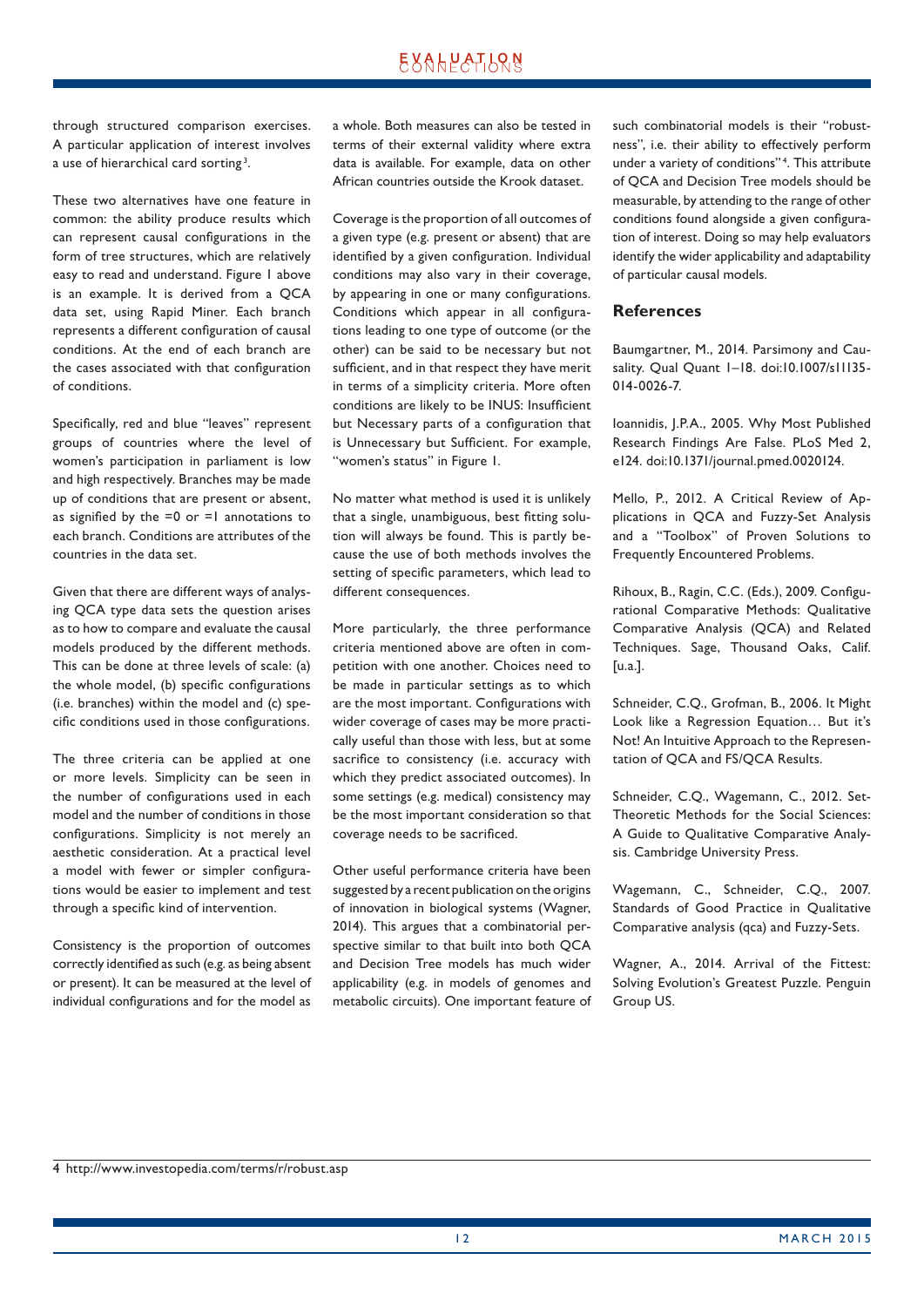# **TOWARDS MORE EFFECTIVE INTERNATIONAL FINANCIAL INSTITUTIONS' ASSISTANCE TO SMALL AND MEDIUM ENTERPRISES: AN EVALUATIVE PERSPECTIVE**

#### **Elsa de Morais Sarmento, Fredrik Korfker**

The *raison d'être* of International Financial Institutions' (IFIs) assistance to Small and Medium Enterprises (SME) transcends the well-known economic rationale for public intervention in markets. Strengthening the role of IFIs in the provision of productive finance has to be tackled through a blend of direct lending (e.g. strengthening public sector capabilities, financing large infrastructure projects) with indirect lending (deepening the levels of financial inclusion for SMEs).

Well beyond the alleviation of capital market failures that affect small, fragile and financially constrained firms, the rationale of IFIs' SME interventions lies in the amplification of positive externalities generated by investments in SMEs active in public infrastructure, social sectors and export markets, and the mitigation of negative externalities (e.g. environmental and social effects of investments, financial crisis risks) through safeguard systems.

Thus IFIs resources can play a unique role in providing finance for activities that are not able to attract enough private capital. Furthermore tackling the "missing-middle" phenomenon can help to trigger total factor productivity growth<sup>1</sup>. Linkages and spillovers between private sector support and inclusive growth<sup>2</sup> through targeted support to private firms can bring about significant developmental impacts, leading to higher employment levels (and job creation) and an acceleration of poverty reduction.

Most IFIs are project-based banks, providing finance to SMEs indirectly via financial intermediaries. Stimulating small business lending through effective and cost-efficient cooperation with local banks can make a noteworthy contribution to improving access to finance by providing the former with capital and technical assistance. But this form of "subsidiarity" implies a lack of direct control over the targeting of ultimate beneficiaries (SMEs). Since local Banks and Fund Managers tend to play safe and keep transaction costs low, they often deploy IFIs resources towards larger SMEs, thus depriving capital to firms that are most in need.

Equally, IFIs need to make sure they apply strict lending standards. Securing Board seats in these institutions can help IFIs strike the right balance when combining financial prudence and judicious targeting. Improved targeting by IFIs is also a challenge due to the lack of standard SME definitions across countries and regions.

Strengthening relevance can be done through better targeting, aiming at precise firm characteristics, such as high-growth firms, venture capital firms, those more prone to contribute to youth employment, or those engaged in social businesses. This requires a full mapping of the business demography in the region and a clear definition of these concepts. It also needs to be coupled with the right type of selection criteria and incentives so that financial intermediaries actually hit the target group.

Another common problem concerns the diffi culty in identifying results at the level of the ultimate beneficiaries. In the absence of results at the level of beneficiaries, proxies are used for loan sizes and repayment statistics. However, data access by IFIs can be facilitated by confidentiality agreements and good information systems installed in-house by local Banks, whereby micro-data can be easily anonymised and aggregated through newly available infor**Development success**



Figure 1: Development and financial success.

mation technologies. Meaningful evidence can also be secured through monitoring.

SME projects are traditionally evaluated against two main criteria, i.e. market-related and non-market-related, to be called financial success ("doing well") and development success ("doing good"). Financial success, measured by profitability of the investment performance, is considered positive for development. But *per se*, high financial returns are not a sufficient condition for generating positive development outcomes. "Doing well" does not necessarily imply "doing good" (Figure 1).

SME evaluation findings (IEG, 2014) have demonstrated that the share of projects that succeed in one dimension only, either developmentally or financially is higher than that of projects that are able to succeed in both. The evidence also suggests a small trade-off between development impacts and profitability and a stronger association between a higher degree of financial success and high degree of development success. How to

1 Total-factor productivity (TFP) growth relates to total output growth not accounted for by the traditionally measured growth in inputs (labour and capital), thus it can be taken as an indication of an economy's long-term technological change or technological dynamism.

2 Inclusive growth became a central idea in development and concerns the creation of opportunities for everyone to participate and benefit from the growth process, making sure that benefits are equitably shared.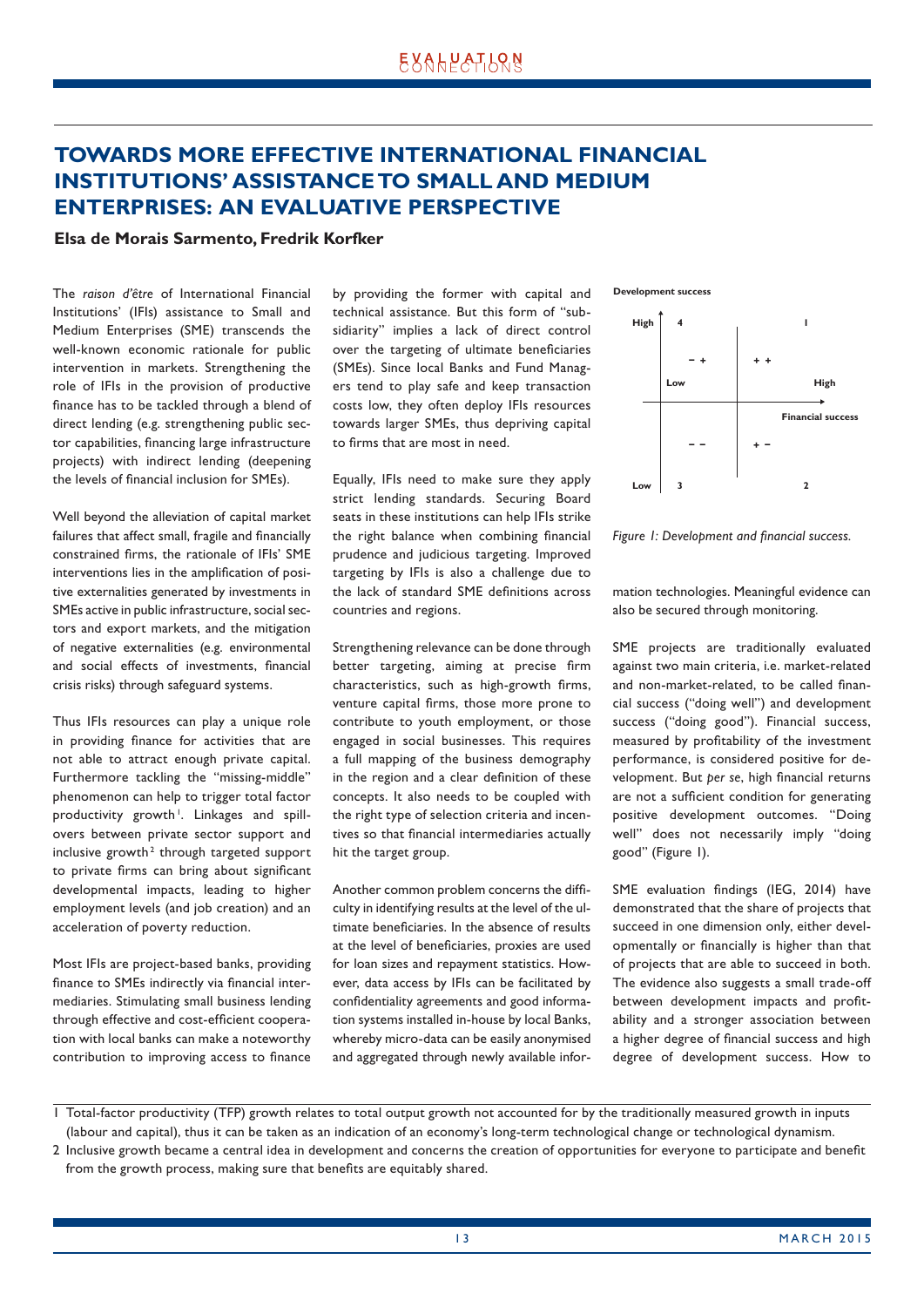better align projects on the high-high end of the axis of Figure 1, by focusing on improving projects' positive correlation along these two criteria calls for evaluation of causal relations so as to sidestep mixed outcomes (quadrants 2 and 4 of Figure 1).

Indirect forms of SME support assistance are common for IFIs, thus respective results should also be measured taking into account the need to obtain information through either secondary sources or third parties. Furthermore, evaluating third party effects (e.g. economic distortions, externalities) is critical. For this reason, private sector evaluation needs more than outcome data. Case-studies, derived from field work can help identify causal mechanisms and indirect effects.

The logic and rationale for SME intervention is not always adequately articulated. Little is known about synergies and linkages or about the most appropriate sequencing of interventions. For instance, identification of linkages related to skills development and technical training has been lagging behind.

SMEs are intrinsically part of the growth process, as both drivers and beneficiaries. The existing research and policy evidence (e.g. DEGRP, 2013; Vandemoortele *et al.*, 2013; OECD, 2006; SEPT, 2005) indicates that there is scope for private sector and inclusive growth to go hand in hand, although this linkage is neither universal nor automatic. Sectors driving growth are not necessarily labour intensive and growth does not always occur in an inclusive fashion. It seems important to better explore the trade-offs between development outcomes and profitability, through systematic targeting and the usage of appropriate delivery channels.

Private sector interventions (currently less than 15 % of total MDB operations) are likely to double by 2030 in most Multilateral Development Banks (MDBs). In order to meet this goal, IFIs will be confronted with changes in players, instruments and intermediation mechanisms. Additionality became an imperative, implying improving the allocation of financial and non-financial resources and a concerted effort amongst different actors: public institutions, national and regional development banks and local private sector actors. The financial sector has to serve the real economy. In today's world of scarce resources, beyond striking the right balance between support to sovereigns and targeted support to private firms, IFIs are increasingly compelled to reconcile "doing more with less" with the enhancement of "doing well and doing good" in SME targeted assistance.

#### **References**

IEG (2014) "The Big Business of Small Enterprise, Evaluation of the World Bank Group Experience with Targeted Support to Small and Medium-Size Enterprises, 2006–12", World Bank Group, IFC, MIGA.

DEGRP (2013), "Sustaining growth and structural transformation in Africa: how can a stable and efficient financial sector help? Current policy and research debates", Dirk Willem te Velde and Stephany Griffith-Jones (Eds.), Growth Research Program, DEGRP Policy Essays, December.

Vandemoortele, M., Bird, K. Du Toit, A., Liu, M., Sen, K. and Soares, F. V. (2013), "Building blocks for equitable growth: lessons from the BRICS", Overseas Development Institute, Working Paper 365.

OECD (2006), "Promoting Pro-Poor Growth, Private Sector Development", in Promoting Pro-Poor Growth: Policy Guidance for Donors, Paris.

SEPT (2005), "Private Sector Development and Poverty Reduction: Experiences from Developing Countries", Utz Dornberger and Ingrid Fromm (Eds.), SEPT working paper n. 20, Universität Leipzig.

# **EVALUATION BRIEFS**

This section of the newsletter features concise summaries of recent evaluative work produced by EES members. It is designed to encourage professional interaction within the society. The authors would welcome feedback from evaluation colleagues interested in the issues described below.

## **Liliana Leone** *email: leone@cevas.it* **Social Capital and Innovation: a Theory-Driven Evaluation**

The Community Foundation of Messina (CFM) was established in Sicily in 2010. Its aim is to promote social and environmental responsibility through local, civil society models of human development. A pilot programme ('Light is Freedom' – Luce è Libertà) is intended to benefit ex-inmates of the Judicial Psychiatric Hospitals (JPH) of Barcellona Pozzo di Gotto. The program is designed to create 'social capital' based on an approach inspired by Elinor Ostrom's Theory of the Commons: (1) Clearly defined boundaries (effective exclusion by ASD of external un-entitled members); (2) Ensure that those affected by the rules can participate in the decision-making process; (3) Develop a system for monitoring members' behavior; (4) Mechanisms of conflict resolution providing accessible, low-cost means for dispute resolution. A multiple linear regression model confirmed that the theory of change underlying the program is valid. Specifically the evaluation found that the 'Scale of Participatory Governance' is highly correlated with an index of 'trustworthy relationships at work. A solar energy scheme associated with the program had created jobs, reduced fiscal burdens and induced local cooperation. UCINET 6 software was used to analyse survey data focused on tracking intervention effects on inmates' capabilities. Low rates of recidivism were validated by the evaluation. These evaluative findings have contributed to the diffusion and recognition of an innovative community welfare model in the European space and beyond.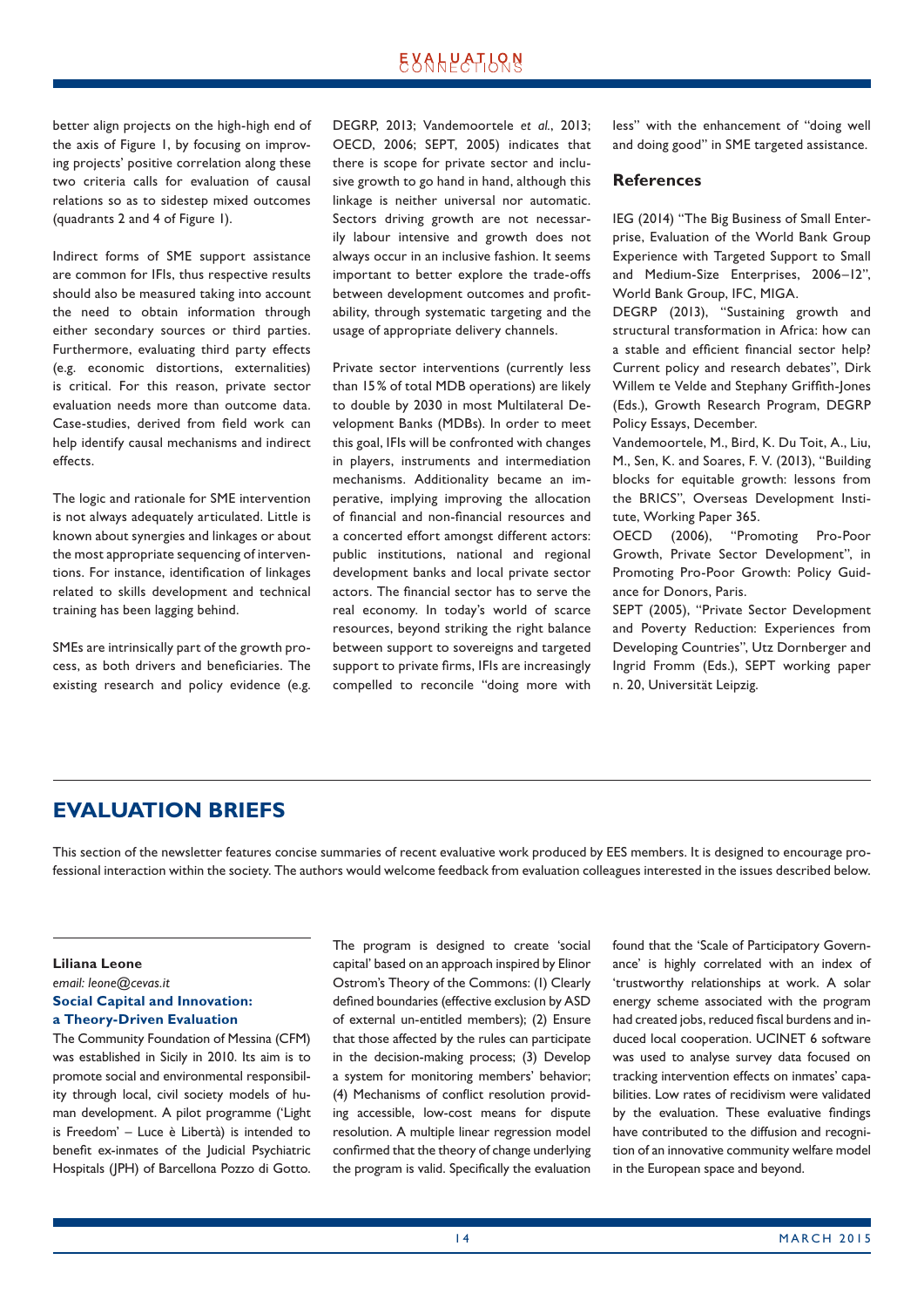## **THE AUTHORS**

#### **Peter Dahler-Larsen**

Peter Dahler-Larsen, PhD, is professor of evaluation at the Department of Political Science and Public Management, Uni-



versity of Southern Denmark, where he is coordinating the Master Program in Evaluation. His main research interests include cultural, sociological and institutional perspectives on evaluation. He was the president of European Evaluation Society 2006–07. His most recent publication is "The Evaluation Society" (Stanford University Press, 2012).

#### **Rick Davies**

 $\blacksquare$ 

Dr Rick Davies is an independent Monitoring and Evaluation consultant based in the United Kingdom (UK), focusing on the



evaluation of international development aid programs. He developed the now widely-used tool known as "Most Significant Change" (MSC) as part of his PhD research on organisational learning. His website "Monitoring and Evaluation News" and its associated email lists connects evaluators around the world. See https://richardjdavies.wordpress.com/ and http://www.mande.co.uk.

#### **William Faulkner**

William N. Faulkner is an evaluation consultant with a background in systems thinking and complexity theory. Until



recently, William worked as an evaluation coordinator at Plan Políticas Públicas, an M&E consultancy based out of São Paulo, managing evaluation projects for a range of clients from local NGOs to multinational corporations to municipal governments. In April 2014, William moved into the Integrated Monitoring, Evaluation, and Planning team of the Collaborative Crops Research Program (CCRP).

#### **Fredrik Korfker**

Fredrik Korfker (Dutch nationality) gained experience in private sector evaluation during 17 years at the European Bank

in London where he was Chief Evaluator. Since his retirement early 2011 he did short term consultant assignments for the UNDP, the World Bank and the Belgian Government. Fredrik's background is in project finance/banking having worked for, the Dutch development finance company FMO, a Dutch subsidiary of the former Chase Manhattan Bank, a Dutch mortgage bank and the Inter-American Development Bank in Washington DC. He studied business administration at Nijenrode Business School in the Netherlands. After obtaining a masters degree in economics in 1972 from Erasmus University (former NEH) in Rotterdam, majoring in development planning, he worked five years for United Nations (FAO) stationed in several developing countries and at FAO headquarters in Rome.

#### **David MacCoy**

David J. MacCoy is a founding partner of First Leadership Limited, an organization de-

velopment and coaching company, based in Toronto, Ontario. He is a practitioner of Appreciative Inquiry, an organization analysis and development approach to planning, implementing and evaluating change. With over 40 years of consulting experience in North America and Europe, his particular interest is assisting leaders and teams in the co-construction of solutions for improved performance.

#### **Erica Melloni**

 $\overline{\phantom{a}}$ 

Erica Melloni, MSc. PhD. She works at the Istituto per la ricerca Sociale (Milano). She is



for Reconstruction and Development (EBRD)



a member of the AIV- Italian Evaluation Society. Her areas of interest include institutional capacity building, quality and performance of public administrations, and territorial development. In recent years, her work focused on the use of social mechanisms in evaluation research, with particular attention paid to the development of case studies oriented towards policy learning and design.

#### **Riitta Oksanen**

Riitta Oksanen is a senior advisor on development evaluation in the Ministry for Foreign Affairs, Finland. Riitta's tasks



include of evaluation capacity and systems. Riitta represents the Ministry in international initiatives, including the EvalPartners, aiming at stronger national evaluation systems in the partner countries in the global South. She recently chaired for two years the OECD/ DAC evaluation network's task team that focuses on evaluation capacity development. Riitta's background is in development policy and management of development cooperation. She has previously worked in the Ministry as director for development policy and as an advisor on management and effectiveness of development cooperation. She worked in Finland's permanent EU delegation as counsellor responsible for EU development policy and cooperation, and chaired the Council's working group on development cooperation during the Finnish EU Presidency in 2006. Before joining the Ministry in 1999 she worked as a consultant specialising in planning, management and evaluation of development cooperation.

#### **Burt Perrin**

Burt Perrin is an independent evaluation consultant with over 35 years' experience, with numerous publications and pres-



entations about how evaluation can be practical and useful. The major focus of his current work is on the organisation of the evaluation function; planning, designing and aiding in interpretation of evaluations; and quality assurance.